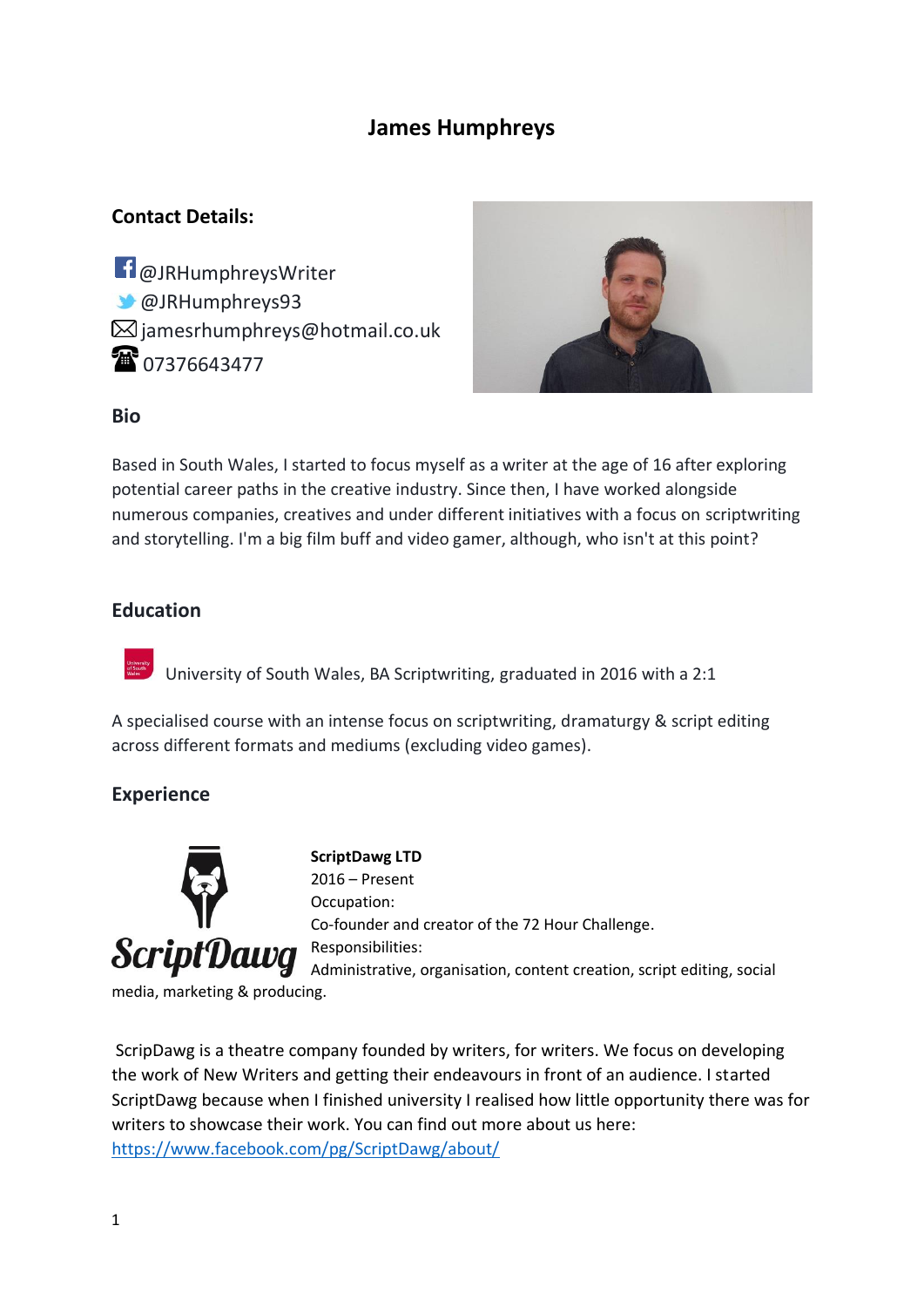

Writer for an R&D project titled *Blue Scar*. Set in the Welsh Valleys during the 1970's and follows a group of kids growing up there. Based on stories collected by residents who have grown up in those communities. You can find more information here: <https://www.avant.cymru/blue-scar1>

### **Comedy Writers Room 2016 – Present**

One of the Welsh writers who is a part of a writer's room which is being headed by Richard Boden, ongoing development of two projects.

### **USW Self on Screen Module 2016**

*Live and Lament*, director and writer. Short film, written and produced within 10 days, about my experience on another failed project. You can find the short film here: <https://www.youtube.com/watch?v=vSeLvzcVXC8>

### *Ringland***, 2016**

Writer. A TV series I developed in my final year at University. You can find a readthrough of the first episode here:

<https://www.youtube.com/watch?v=N8IoI8S9LHs>

### *Kidnap***, 2008**

Writer, camera and boom operator. Short film made by students from the Media Studies class in Hartridge High School as part of a 10 day residential course at Bournemouth University, funded by Skillset. You can find the film here: <https://www.youtube.com/watch?v=-6dhhEE7mpY>

### **Scratch Nights and Showcases**

## **SLAM King's Cross 2017**

SLAMinutes, A minute long script *Under Pressure* selected as part of a rapid response call out on the #Metoo campagin. You can find more information here: <http://slam.org.uk/>